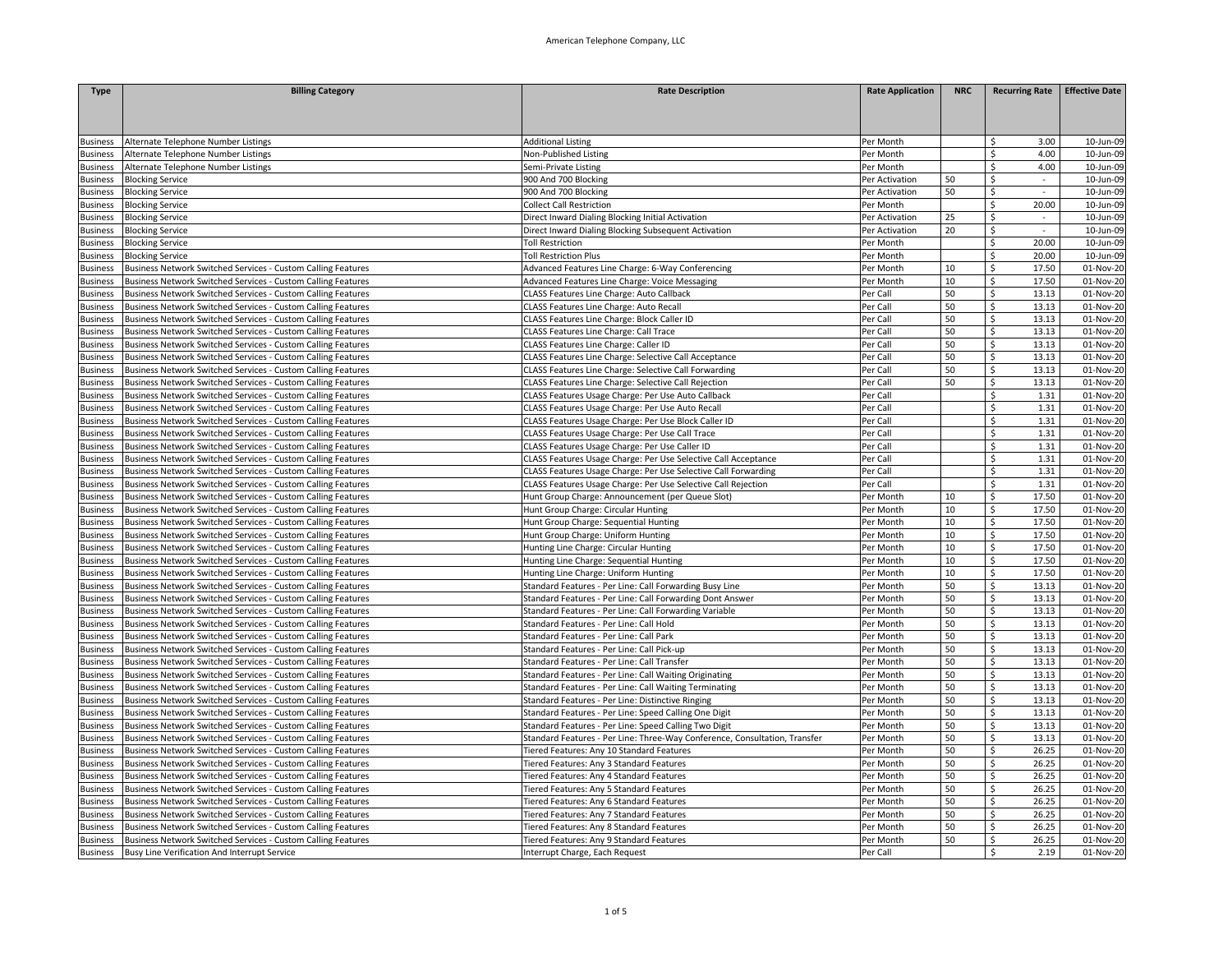| <b>Type</b>     | <b>Billing Category</b>                                                                   | <b>Rate Description</b>                                          | <b>Rate Application</b> | <b>NRC</b> |                    |                                    | Recurring Rate   Effective Date |
|-----------------|-------------------------------------------------------------------------------------------|------------------------------------------------------------------|-------------------------|------------|--------------------|------------------------------------|---------------------------------|
|                 |                                                                                           |                                                                  |                         |            |                    |                                    |                                 |
|                 |                                                                                           |                                                                  |                         |            |                    |                                    |                                 |
|                 |                                                                                           |                                                                  |                         |            |                    |                                    |                                 |
| Business        | Busy Line Verification And Interrupt Service                                              | Trap Circuit Service                                             | Per Activation          |            | Ś.                 | 52.50                              | 01-Nov-20                       |
| Business        | Busy Line Verification And Interrupt Service                                              | Verification Charge, Each Request                                | Per Call                |            | Ś                  | 1.75                               | 01-Nov-20                       |
| Business        | Centrex Service                                                                           | 24 months (Discount)                                             | % Discount              |            | \$                 | 42.65                              | 01-Nov-20                       |
| Business        | Centrex Service                                                                           | 36 months (Discount)                                             | % Discount              |            | Ś                  | 41.56                              | 01-Nov-20                       |
| Business        | Centrex Service                                                                           | 60 months (Discount)                                             | % Discount              |            | \$                 | 39.38                              | 01-Nov-20                       |
| Business        | Centrex Service                                                                           | 84 months (Discount)                                             | % Discount              |            | \$                 | 37.19                              | 01-Nov-20                       |
| Business        | <b>Centrex Service</b>                                                                    | Monthly                                                          | % Discount              |            | \$                 | 43.75                              | 01-Nov-20                       |
| Business        | Centrex Service                                                                           | Nonrecurring Connection Charge                                   | Per Activation          | 100        | \$                 | $\sim$                             | 10-Jun-09                       |
| <b>Business</b> | Centrex Service-Optional Centrex Features                                                 | 24 months (Discount)                                             | % Discount              |            | \$                 | 511.88                             | 01-Nov-20                       |
| <b>Business</b> | Centrex Service-Optional Centrex Features                                                 | 36 months (Discount)                                             | % Discount              |            | \$                 | 485.63                             | 01-Nov-20                       |
| Business        | Centrex Service-Optional Centrex Features                                                 | 60 months (Discount)                                             | 6 Discount              |            | Ś                  | 472.50                             | 01-Nov-20                       |
| Business        | Centrex Service-Optional Centrex Features                                                 | 84 months (Discount)                                             | % Discount              |            | \$                 | 378.00                             | 01-Nov-20                       |
| Business        | Centrex Service-Optional Centrex Features                                                 | Monthly                                                          | % Discount              |            | \$                 | 525.00                             | 01-Nov-20                       |
|                 |                                                                                           |                                                                  |                         | 500        | \$                 | $\sim$                             | 10-Jun-09                       |
| Business        | Centrex Service-Optional Centrex Features                                                 | Nonrecurring Connection Charge                                   | Per Activation          |            | \$                 | 17.50                              | 01-Nov-20                       |
| <b>Business</b> | Centrex Service-Optional Centrex Features                                                 | Voice Mail, per line per month                                   | Per Month               | 10         | \$                 |                                    | 10-Jun-09                       |
| <b>Business</b> | <b>Custom Calling Service</b>                                                             | Centrex Service Connection Charge                                | Per Activation          |            |                    | $\overline{\phantom{a}}$<br>$\sim$ |                                 |
| <b>Business</b> | <b>Custom Calling Service</b>                                                             | Class Services Connection Charges (Nonrecurring Charges)         | Per Activation          | 10         | \$                 |                                    | 10-Jun-09                       |
| <b>Business</b> | <b>Custom Calling Service</b>                                                             | Custom Calling Service Connection Charges (Nonrecurring Charges) | Per Activation          | 10         | \$                 | $\mathcal{L}_{\mathcal{A}}$        | 10-Jun-09                       |
| <b>Business</b> | <b>Customized Number Service</b>                                                          | Customized Number Service Set-Up Charges                         | Per Change              | 50         | \$                 | $\sim$                             | 10-Jun-09                       |
| <b>Business</b> | Directory Assistance Service                                                              | Directory Assistance Service                                     | Per Call                |            | \$                 | 1.50                               | 10-Jun-09                       |
| Business        | Integrated Services Digital Network (ISDN) Primary Rate Interface (PRI) Service           | Per ISDN Basic Exchange Circuit Switched Data Only               | Per Month               | 15         | \$                 | 26.25                              | 01-Nov-20                       |
| Business        | Integrated Services Digital Network (ISDN) Primary Rate Interface (PRI) Service           | Per ISDN Basic Exchange Circuit Switched Voice                   | Per Month               | 25         | Ś                  | 43.75                              | 01-Nov-20                       |
| Business        | Integrated Services Digital Network (ISDN) Primary Rate Interface (PRI) Service           | Per ISDN Basic Exchange EUCL                                     | Per Month               |            | \$                 | 98.00                              | 01-Nov-20                       |
| <b>Business</b> | Integrated Services Digital Network (ISDN) Primary Rate Interface (PRI) Service           | Per ISDN Basic Exchange High Speed Packet Switched               | Per Month               | 25         | \$                 | 43.75                              | 01-Nov-20                       |
| Business        | Integrated Services Digital Network (ISDN) Primary Rate Interface (PRI) Service           | Per ISDN Basic Exchange Low Speed Packet Switched                | Per Month               | 50         | \$                 | 26.25                              | 01-Nov-20                       |
| <b>Business</b> | Integrated Services Digital Network (ISDN) Primary Rate Interface (PRI) Service           | Per ISDN Basic Exchange Service Line                             | Per Month               | 25         | \$                 | 43.75                              | 01-Nov-20                       |
| <b>Business</b> | Local Operator Service                                                                    | 3Rd Number Billed                                                | Per Call                |            | \$                 | 2.19                               | 01-Nov-20                       |
| <b>Business</b> | Local Operator Service                                                                    | All Other Operator Service                                       | Per Call                |            | \$                 | 2.63                               | 01-Nov-20                       |
| <b>Business</b> | Local Operator Service                                                                    | Collect Calls                                                    | Per Call                |            | \$                 | 2.63                               | 01-Nov-20                       |
| <b>Business</b> | Local Operator Service                                                                    | <b>Customer Dialed Calling Card</b>                              | Per Call                |            | \$                 | 0.61                               | 01-Nov-20                       |
| <b>Business</b> | Local Operator Service                                                                    | Operator Station-To-Station                                      | Per Call                |            | Ś                  | 0.70                               | 01-Nov-20                       |
| <b>Business</b> | Local Operator Service                                                                    | Person-To-Person                                                 | Per Call                |            | \$.                | 5.25                               | 01-Nov-20                       |
| <b>Business</b> | PBX Trunk Service - Integrated Services Digital Network-Primary Rate Interface (ISDN-PRI) | Each Addl 1/2 Mile                                               | Per Month               | 50         | \$                 | 87.50                              | 01-Nov-20                       |
| Business        | PBX Trunk Service - Integrated Services Digital Network-Primary Rate Interface (ISDN-PRI) | Each Addl 1/2 Mile                                               | Per Month               |            | Ś                  | 87.50                              | 01-Nov-20                       |
| Business        | PBX Trunk Service - Integrated Services Digital Network-Primary Rate Interface (ISDN-PRI) | Each Addl 1/2 Mile - Fixed Mileage                               | Per Month               | 50         | Ś                  | 87.50                              | 01-Nov-20                       |
| Business        | PBX Trunk Service - Integrated Services Digital Network-Primary Rate Interface (ISDN-PRI) | Each Addl % Mile - Fixed Mileage                                 | Per Month               |            | \$                 | 87.50                              | 01-Nov-20                       |
| <b>Business</b> | PBX Trunk Service - Integrated Services Digital Network-Primary Rate Interface (ISDN-PRI) | Each Addl 1/2 Mile - Per Mile Charge                             | Per Month               | 50         | \$                 | 87.50                              | 01-Nov-20                       |
| <b>Business</b> | PBX Trunk Service - Integrated Services Digital Network-Primary Rate Interface (ISDN-PRI) | Each Addl 1/2 Mile - Per Mile Charge                             | Per Month               |            | \$                 | 87.50                              | 01-Nov-20                       |
| <b>Business</b> | PBX Trunk Service - Integrated Services Digital Network-Primary Rate Interface (ISDN-PRI) | Per Point of Termination (incl. 1st % mile to CO)                | Per Month               | 750        | \$                 | 1,750.00                           | 01-Nov-20                       |
| <b>Business</b> | PBX Trunk Service - Integrated Services Digital Network-Primary Rate Interface (ISDN-PRI) | Per Point of Termination (incl. 1st % mile to CO)                | Per Month               |            | $\mathsf{\hat{S}}$ | 1,225.00                           | 01-Nov-20                       |
| <b>Business</b> | PBX Trunk Service - Integrated Services Digital Network-Primary Rate Interface (ISDN-PRI) | Primary Rate Interface, first                                    | Per Month               |            | \$                 | 1,312.50                           | 01-Nov-20                       |
| Business        | PBX Trunk Service - Integrated Services Digital Network-Primary Rate Interface (ISDN-PRI) | Primary Rate Interface, first                                    | Per Month               | 500        | Ś                  | 875.00                             | 01-Nov-20                       |
| Business        | PBX Trunk Service - Integrated Services Digital Network-Primary Rate Interface (ISDN-PRI) | Primary Rate Interface, first - Per Usage Rate B Channel         | Per Month               | 50         | Ś.                 | 87.50                              | 01-Nov-20                       |
| Business        | PBX Trunk Service - Integrated Services Digital Network-Primary Rate Interface (ISDN-PRI) | Primary Rate Interface, first - Per Usage Rate B Channel         | Per Month               |            | Ś                  | 87.50                              | 01-Nov-20                       |
| <b>Business</b> | PBX Trunk Service - Integrated Services Digital Network-Primary Rate Interface (ISDN-PRI) | Primary Rate Interface, first- Per Flat Rate B Channel           | Per Month               | 50         | \$                 | 87.50                              | 01-Nov-20                       |
| <b>Business</b> | PBX Trunk Service - Integrated Services Digital Network-Primary Rate Interface (ISDN-PRI) | Primary Rate Interface, first- Per Flat Rate B Channel           | Per Month               |            | Ś                  | 87.50                              | 01-Nov-20                       |
| Business        | PBX Trunk Service-Measured Rate PBX Trunks                                                | Charges on All Trunks EUCL - Multiline Business                  | Per Month               | 50         | \$                 | 43.75                              | 01-Nov-20                       |
| Business        | PBX Trunk Service-Measured Rate PBX Trunks                                                | Charges on All Trunks EUCL - Multiline Business - Additional     | Per Month               |            | \$                 | 52.50                              | 01-Nov-20                       |
| Business        | PBX Trunk Service-Measured Rate PBX Trunks                                                | Charges on All Trunks EUCL One Line                              | Per Month               | 50         | \$                 | 8.75                               | 01-Nov-20                       |
| Business        | PBX Trunk Service-Measured Rate PBX Trunks                                                | Charges on All Trunks EUCL One Line - Additional                 | Per Month               |            | \$                 | 52.50                              | 01-Nov-20                       |
| <b>Business</b> | PBX Trunk Service-Measured Rate PBX Trunks                                                | DS1 PBX Trunk Service                                            | Per Activation          | 500        | \$                 |                                    | 10-Jun-09                       |
| <b>Business</b> | PBX Trunk Service-Measured Rate PBX Trunks                                                | DS1 PBX Trunk Service - Facility                                 | Per Month               |            | \$                 | 437.50                             | 01-Nov-20                       |
| Business        | PBX Trunk Service-Measured Rate PBX Trunks                                                | DS1 PBX Trunk Service - Per Active Channel (DID)                 | Per Month               |            | Ś                  | 26.25                              | 01-Nov-20                       |
|                 | PBX Trunk Service-Measured Rate PBX Trunks                                                | DS1 PBX Trunk Service - Per Active Channel (DOD)                 | Per Month               |            | \$                 | 61.25                              | 01-Nov-20                       |
| Business        | PBX Trunk Service-Measured Rate PBX Trunks                                                |                                                                  |                         | 50         | Ś                  | 43.75                              | 01-Nov-20                       |
| <b>Business</b> |                                                                                           | Each Trunk<br>Each Trunk - Additional                            | Per Month<br>Per Month  |            | Ś                  |                                    |                                 |
| Business        | PBX Trunk Service-Measured Rate PBX Trunks                                                |                                                                  |                         |            |                    | 52.50                              | 01-Nov-20                       |
| <b>Business</b> | PBX Trunk Service-Measured Rate PBX Trunks                                                | Remote Call Forwarding - Circular Hunting                        | Per Month               | 20         | \$                 | 35.00                              | 01-Nov-20                       |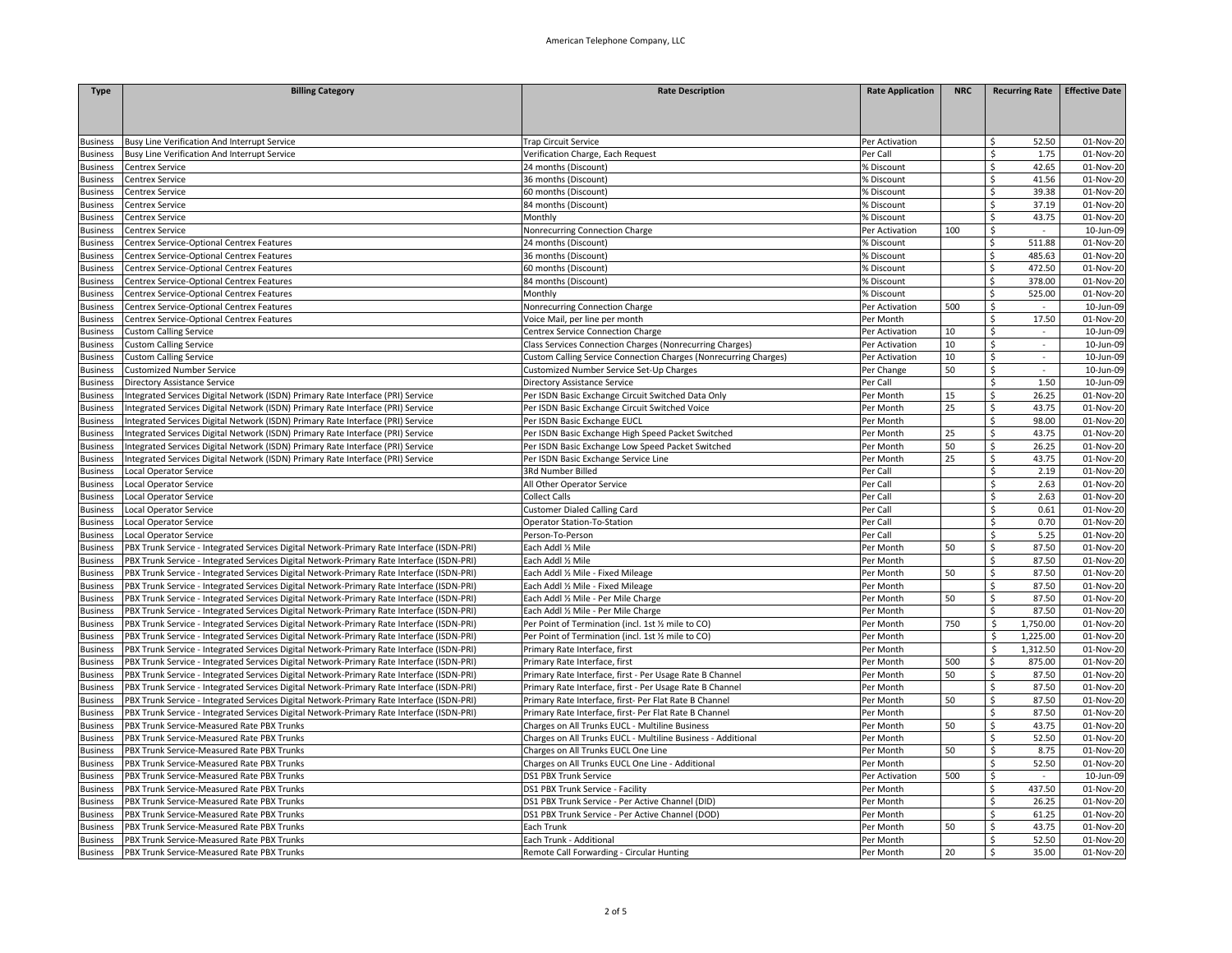| <b>Type</b>     | <b>Billing Category</b>                       | <b>Rate Description</b>                                                     | <b>Rate Application</b> | <b>NRC</b> | <b>Recurring Rate</b>          | <b>Effective Date</b> |
|-----------------|-----------------------------------------------|-----------------------------------------------------------------------------|-------------------------|------------|--------------------------------|-----------------------|
|                 |                                               |                                                                             |                         |            |                                |                       |
|                 |                                               |                                                                             |                         |            |                                |                       |
|                 |                                               |                                                                             |                         |            |                                |                       |
| <b>Business</b> | PBX Trunk Service-Measured Rate PBX Trunks    | Remote Call Forwarding - Circular Hunting - Additional                      | Per Month               |            | 35.00<br>Ŝ.                    | 01-Nov-20             |
| <b>Business</b> | PBX Trunk Service-Measured Rate PBX Trunks    | Remote Call Forwarding - originating                                        | Per Month               | 50         | \$<br>43.75                    | 01-Nov-20             |
| <b>Business</b> | PBX Trunk Service-Measured Rate PBX Trunks    | Remote Call Forwarding - originating - Additional                           | Per Month               |            | \$<br>52.50                    | 01-Nov-20             |
| Business        | PBX Trunk Service-Measured Rate PBX Trunks    | Remote Call Forwarding - originating paths                                  | Per Month               | 50         | \$<br>43.75                    | 01-Nov-20             |
| Business        | PBX Trunk Service-Measured Rate PBX Trunks    | Remote Call Forwarding - originating paths - Additional                     | Per Month               |            | 52.50<br>\$                    | 01-Nov-20             |
| Business        | PBX Trunk Service-Measured Rate PBX Trunks    | Remote Call Forwarding - Sequential Hunting                                 | Per Month               | 50         | \$<br>43.75                    | 01-Nov-20             |
| Business        | PBX Trunk Service-Measured Rate PBX Trunks    | Remote Call Forwarding - Sequential Hunting - Additional                    | Per Month               |            | \$<br>52.50                    | 01-Nov-20             |
| Business        | PBX Trunk Service-Measured Rate PBX Trunks    | Remote Call Forwarding - terminating                                        | Per Month               | 50         | \$<br>43.75                    | 01-Nov-20             |
| Business        | PBX Trunk Service-Measured Rate PBX Trunks    | Remote Call Forwarding - terminating - Additional                           | Per Month               |            | \$<br>52.50                    | 01-Nov-20             |
|                 | PBX Trunk Service-Measured Rate PBX Trunks    | Remote Call Forwarding - terminating paths                                  | Per Month               | 50         | \$<br>43.75                    | 01-Nov-20             |
| <b>Business</b> | PBX Trunk Service-Measured Rate PBX Trunks    |                                                                             | Per Month               |            | \$<br>52.50                    | 01-Nov-20             |
| Business        |                                               | Remote Call Forwarding - terminating paths - Additional                     |                         | 20         | 3.50                           |                       |
| Business        | PBX Trunk Service-Measured Rate PBX Trunks    | Remote Call Forwarding - Uniform Hunting                                    | Per Month               |            | \$<br>Ś                        | 01-Nov-20             |
| Business        | PBX Trunk Service-Measured Rate PBX Trunks    | Remote Call Forwarding - Uniform Hunting - Additional                       | Per Month               |            | 3.50                           | 01-Nov-20             |
| Business        | PBX Trunk Service-Measured Rate PBX Trunks    | Terminal Numbers: 100 lines in terminal group                               | Per Month               | 50         | \$<br>43.75                    | 01-Nov-20             |
| usiness         | PBX Trunk Service-Measured Rate PBX Trunks    | Terminal Numbers: 100 lines in terminal group - Additional                  | Per Month               |            | Ś<br>52.50                     | 01-Nov-20             |
| Business        | PBX Trunk Service-Measured Rate PBX Trunks    | Terminal Numbers: 1-20 lines in terminal group                              | Per Month               | 50         | 43.75<br>\$                    | 01-Nov-20             |
| <b>Business</b> | PBX Trunk Service-Measured Rate PBX Trunks    | Terminal Numbers: 1-20 lines in terminal group - Additional                 | Per Month               |            | Ś.<br>52.50                    | 01-Nov-20             |
| <b>Business</b> | PBX Trunk Service-Measured Rate PBX Trunks    | Trunks (Measured Rate) DID Service                                          | Per Month               | 50         | \$<br>43.75                    | 01-Nov-20             |
| <b>Business</b> | PBX Trunk Service-Measured Rate PBX Trunks    | Trunks (Measured Rate) DID Service - Additional                             | Per Month               |            | 52.50<br>Ś.                    | 01-Nov-20             |
| <b>Business</b> | PBX Trunk Service-Measured Rate PBX Trunks    | Trunks (Measured Rate) DID/DOD Combination Service                          | Per Month               | 50         | \$<br>43.75                    | 01-Nov-20             |
| Business        | PBX Trunk Service-Measured Rate PBX Trunks    | Trunks (Measured Rate) DID/DOD Combination Service - Additional             | Per Month               |            | \$<br>52.50                    | 01-Nov-20             |
| Business        | PBX Trunk Service-Measured Rate PBX Trunks    | Trunks (Measured Rate) DOD Service                                          | Per Month               | 50         | \$<br>43.75                    | 01-Nov-20             |
| <b>Business</b> | PBX Trunk Service-Measured Rate PBX Trunks    | Trunks (Measured Rate) DOD Service - Additional                             | Per Month               |            | \$<br>52.50                    | 01-Nov-20             |
| <b>Business</b> | PBX Trunk Service-Measured Rate PBX Trunks    | Trunks (Measured Rate) Each DID Trunk Group                                 | Per Month               | 50         | \$<br>43.75                    | 01-Nov-20             |
| Business        | PBX Trunk Service-Measured Rate PBX Trunks    | Trunks (Measured Rate) Each DID Trunk Group - Additional                    | Per Month               |            | \$<br>52.50                    | 01-Nov-20             |
| <b>Business</b> | Pennsylvania Telecommunications Relay Service | Access line                                                                 | Per Month               |            | Ś<br>0.14                      | 01-Nov-20             |
| Business        | Remote Call Forwarding Service                | Remote Call Forwarding Service - Change Of Directory Listing                | Per Change              | 25         | \$<br>$\sim$                   | 10-Jun-09             |
| <b>Business</b> | Remote Call Forwarding Service                | Remote Call Forwarding Service - Change Of Telephone Number                 | Per Change              | 25         | \$<br>$\sim$                   | 10-Jun-09             |
| <b>Business</b> | Remote Call Forwarding Service                | Remote Call Forwarding Service Service Connection                           | Per Change              | 50         | \$<br>$\overline{\phantom{a}}$ | 10-Jun-09             |
| <b>Business</b> | <b>Return Check Charge</b>                    | Late payment Charge                                                         | Per Activation          | 0.015      | \$<br>$\sim$                   | 10-Jun-09             |
| <b>Business</b> | Return Check Charge                           | Late payment Charge - Monthly                                               | Per Month               |            | Ś<br>0.01                      | 10-Jun-09             |
| <b>Business</b> | Return Check Charge                           | Return Check Charge                                                         | Per Activation          | 30         | \$<br>$\sim$                   | 10-Jun-09             |
| <b>Business</b> | Return Check Charge                           | Unpaid Balance \$0 - \$50                                                   | Per Service Order       |            | \$<br>10.00                    | 01-Nov-19             |
|                 |                                               |                                                                             |                         |            |                                |                       |
| <b>Business</b> | Return Check Charge                           | Unpaid Balance \$1000.01 - \$3000                                           | Per Service Order       |            | Ś.<br>30.00                    | 01-Nov-19             |
| <b>Business</b> | <b>Return Check Charge</b>                    | Unpaid Balance \$150.01 - \$350                                             | Per Service Order       |            | \$<br>15.00                    | 01-Nov-19             |
| Business        | Return Check Charge                           | Unpaid Balance \$3000.01 - \$5000                                           | Per Service Order       |            | \$<br>40.00                    | 01-Nov-19             |
| Business        | Return Check Charge                           | Unpaid Balance \$350.01 - \$500                                             | Per Service Order       |            | Ś.<br>20.00                    | 01-Nov-19             |
| Business        | Return Check Charge                           | Unpaid Balance \$50.01 - \$150                                              | Per Service Order       |            | \$<br>12.50                    | 01-Nov-19             |
| Business        | Return Check Charge                           | Unpaid Balance \$500.01 - \$1000                                            | Per Service Order       |            | 25.00<br>\$                    | 01-Nov-19             |
| <b>Business</b> | Return Check Charge                           | Unpaid Balance Over \$5000                                                  | Per Service Order       |            | \$<br>55.00                    | 01-Nov-19             |
| Business        | Service and Ordering Charges                  | Central Office Line Or Port Charge: Business 1 - 9 Lines Or Ports Connected | Per Activation          | 50.05      | \$<br>$\sim$                   | 10-Jun-09             |
| Business        | Service and Ordering Charges                  | Central Office Line Or Port Charge: Each Line Or Port Over 99               | Per Activation          | 35.9       | \$                             | 10-Jun-09             |
| <b>Business</b> | Service and Ordering Charges                  | Moves, Adds, And Changes Additional- Add                                    | Per Change              | 20         | Ś.<br>$\sim$                   | 10-Jun-09             |
| Business        | Service and Ordering Charges                  | Moves, Adds, And Changes Additional- Change                                 | Per Change              | 20         | Ś                              | 10-Jun-09             |
| Business        | Service and Ordering Charges                  | Moves, Adds, And Changes Additional- Move                                   | Per Change              | 20         | \$<br>$\overline{\phantom{a}}$ | 10-Jun-09             |
| <b>Business</b> | Service and Ordering Charges                  | Moves, Adds, And Changes First - Add                                        | Per Change              | 20         | Ś.<br>$\sim$                   | 10-Jun-09             |
| <b>Business</b> | Service and Ordering Charges                  | Moves, Adds, And Changes First - Change                                     | Per Change              | 20         | \$<br>$\overline{\phantom{a}}$ | 10-Jun-09             |
| Business        | Service and Ordering Charges                  | Moves, Adds, And Changes First - Move                                       | Per Change              | 20         | Ŝ.<br>÷                        | 10-Jun-09             |
| <b>Business</b> | Service and Ordering Charges                  | Premises Visit Charge: Per 15 Minute Increment                              | Per Visit               | 19         | \$<br>$\omega$                 | 10-Jun-09             |
| Business        | Service and Ordering Charges                  | <b>Restoral Charge</b>                                                      | Per Activation          | 100        | \$<br>$\sim$                   | 01-Nov-19             |
| Business        | Service and Ordering Charges                  | Service Order Charge                                                        | Per Change              | 56         | \$                             | 10-Jun-09             |
| <b>Business</b> | Service and Ordering Charges                  | Trouble Isolation Charge Per Premises Visit - First                         | Per Change              | 20         | \$<br>$\overline{\phantom{a}}$ | 10-Jun-09             |
| <b>Business</b> | Service and Ordering Charges                  | Trouble Isolation Charge Per Premises Visit Additional                      | Per Change              | 20         | \$                             | 10-Jun-09             |
| <b>Business</b> | Service and Ordering Charges                  | Unpaid Balance \$0 - \$50                                                   | Per Service Order       |            | 10.00<br>\$                    | 01-Nov-19             |
| <b>Business</b> | Service and Ordering Charges                  | Unpaid Balance \$1000.01 - \$3000                                           | Per Service Order       |            | \$<br>30.00                    | 01-Nov-19             |
|                 |                                               |                                                                             |                         |            | \$<br>15.00                    | 01-Nov-19             |
| <b>Business</b> | Service and Ordering Charges                  | Unpaid Balance \$150.01 - \$350                                             | Per Service Order       |            |                                |                       |
|                 | Business Service and Ordering Charges         | Unpaid Balance \$3000.01 - \$5000                                           | Per Service Order       |            | \$<br>40.00                    | 01-Nov-19             |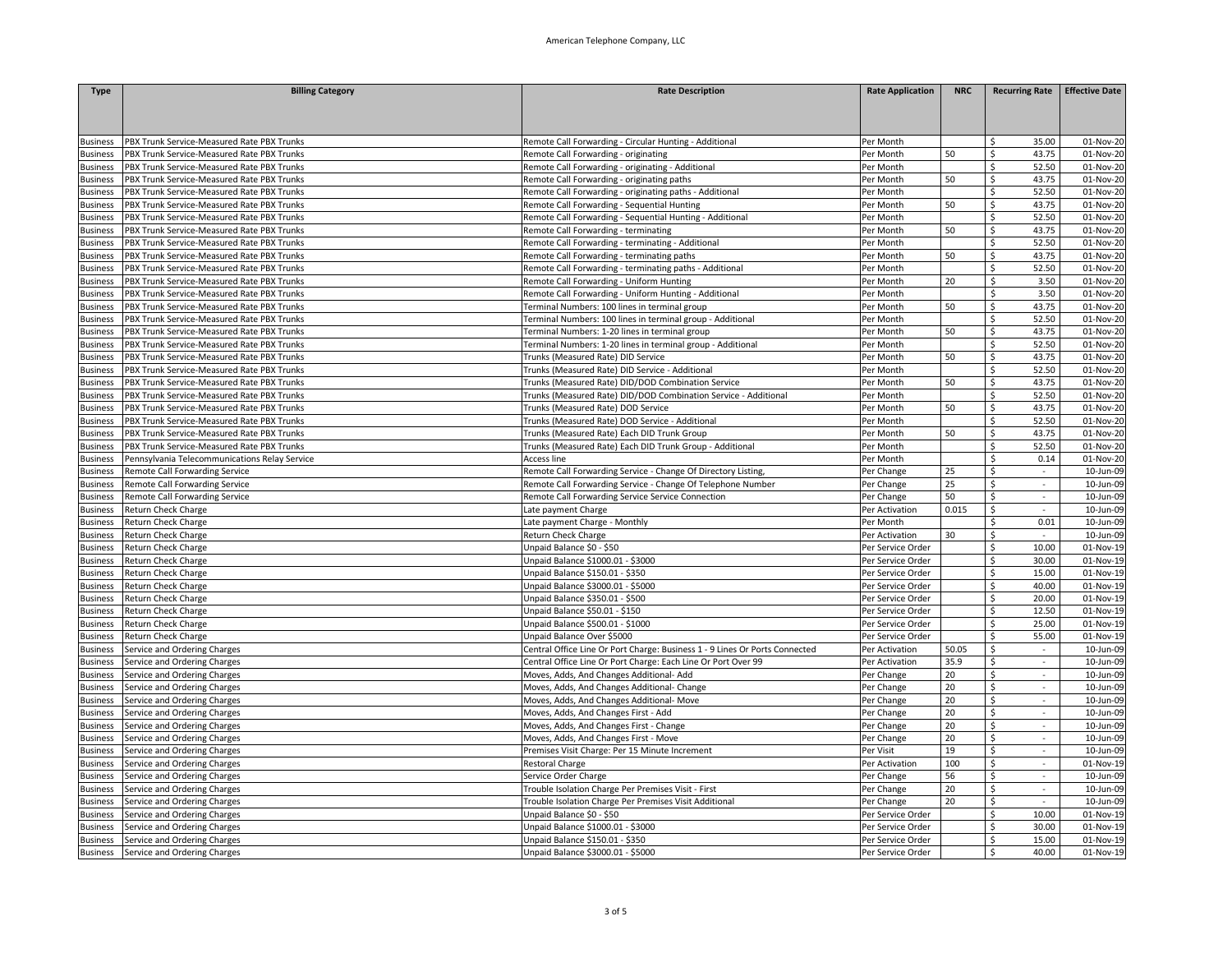| <b>Type</b>        | <b>Billing Category</b>                                                                                                                                    | <b>Rate Description</b>                                                              | <b>Rate Application</b> | <b>NRC</b> | <b>Recurring Rate</b>             | <b>Effective Date</b>  |
|--------------------|------------------------------------------------------------------------------------------------------------------------------------------------------------|--------------------------------------------------------------------------------------|-------------------------|------------|-----------------------------------|------------------------|
|                    |                                                                                                                                                            |                                                                                      |                         |            |                                   |                        |
|                    |                                                                                                                                                            |                                                                                      |                         |            |                                   |                        |
|                    |                                                                                                                                                            |                                                                                      |                         |            |                                   |                        |
| <b>Business</b>    | Service and Ordering Charges                                                                                                                               | Unpaid Balance \$350.01 - \$500                                                      | Per Service Order       |            | 20.00<br>\$                       | 01-Nov-19              |
| Business           | Service and Ordering Charges                                                                                                                               | Unpaid Balance \$50.01 - \$150                                                       | Per Service Order       |            | \$<br>12.50                       | 01-Nov-19              |
| Business           | Service and Ordering Charges                                                                                                                               | Unpaid Balance \$500.01 - \$1000                                                     | Per Service Order       |            | \$<br>25.00                       | 01-Nov-19              |
| Business           | Service and Ordering Charges                                                                                                                               | Unpaid Balance Over \$5000                                                           | Per Service Order       |            | Ś<br>55.00                        | 01-Nov-19              |
| <b>Business</b>    | Stand Alone Voice Mail Service                                                                                                                             | Stand Alone Voice Mail Service                                                       | Per Month               | 30         | \$<br>12.00                       | 10-Jun-09              |
|                    | Residential Alternate Telephone Number Listings                                                                                                            | <b>Additional Listing</b>                                                            | Per Month               |            | 2.00<br>\$                        | 10-Jun-09              |
|                    | Residential Alternate Telephone Number Listings                                                                                                            | Non-Published Listing                                                                | Per Month               |            | \$<br>3.00                        | 10-Jun-09              |
|                    | Residentia Alternate Telephone Number Listings                                                                                                             | Semi-Private Listing                                                                 | Per Month               |            | 3.00<br>\$                        | 10-Jun-09              |
|                    | Residential Blocking Service                                                                                                                               | 900 And 700 Blocking                                                                 | Per Activation          | 25         | Ś                                 | 10-Jun-09              |
|                    | Residential Blocking Service                                                                                                                               | 900 And 700 Blocking                                                                 | Per Activation          | 25         | \$<br>$\mathcal{L}_{\mathcal{A}}$ | 10-Jun-09              |
|                    | esidential Blocking Service                                                                                                                                | <b>Collect Call Restriction</b>                                                      | Per Month               |            | \$.<br>20.00                      | 10-Jun-09              |
|                    | Residential Blocking Service                                                                                                                               | <b>Toll Restriction</b>                                                              | Per Month               |            | \$<br>20.00                       | 10-Jun-09              |
|                    | Residential Blocking Service                                                                                                                               | <b>Toll Restriction Plus</b>                                                         | Per Month               |            | Ś<br>20.00                        | 10-Jun-09              |
|                    | Residential Busy Line Verification And Interrupt Service                                                                                                   | Interrupt Charge, Each Request                                                       | Per Call                |            | \$<br>1.25                        | 10-Jun-09              |
|                    | esidential Busy Line Verification And Interrupt Service                                                                                                    | <b>Trap Circuit Service</b>                                                          | Per Activation          |            | \$<br>30.00                       | 10-Jun-09              |
|                    | Residential Busy Line Verification And Interrupt Service                                                                                                   | Verification Charge, Each Request                                                    | Per Call                |            | \$<br>1.00                        | 10-Jun-09              |
|                    | Residential Custom Calling Service                                                                                                                         | <b>Centrex Service Connection Charge</b>                                             | Per Activation          | 10         | \$<br>$\sim$                      | 10-Jun-09              |
|                    | Residential Custom Calling Service                                                                                                                         | Class Services Connection Charges (Nonrecurring Charges)                             | Per Activation          | 10         | \$<br>$\omega$                    | 10-Jun-09              |
|                    | Residential Custom Calling Service                                                                                                                         | Custom Calling Service Connection Charges (Nonrecurring Charges)                     | Per Activation          | 10         | \$<br>$\sim$                      | 10-Jun-09              |
| esidentia          | <b>Customized Number Service</b>                                                                                                                           | Customized Number Service Set-Up Charges                                             | Per Change              | 25         | \$                                | 10-Jun-09              |
|                    | Residential Directory Assistance Service                                                                                                                   | Directory Assistance Service                                                         | Per Call                |            | \$<br>1.50                        | 10-Jun-09              |
| Residential        | Integrated Services Digital Network (ISDN) Primary Rate Interface (PRI) Service                                                                            | Flat Rate Service (Residence Only) Individual Basic Svc Access Line                  | Per Month               |            | \$<br>12.50                       | 10-Jun-09              |
|                    | Residentia Integrated Services Digital Network (ISDN) Primary Rate Interface (PRI) Service                                                                 | Per ISDN Basic Exchange Circuit Switched Data Only                                   | Per Month               | 15         | Ś<br>15.00                        | 10-Jun-09              |
|                    | Residentia Integrated Services Digital Network (ISDN) Primary Rate Interface (PRI) Service                                                                 | Per ISDN Basic Exchange Circuit Switched Voice                                       | Per Month               | 25         | \$<br>25.00                       | 10-Jun-09              |
|                    | esidential Integrated Services Digital Network (ISDN) Primary Rate Interface (PRI) Service                                                                 | Per ISDN Basic Exchange EUCL                                                         | Per Month               |            | \$<br>56.00                       | 10-Jun-09              |
|                    | Residentia Integrated Services Digital Network (ISDN) Primary Rate Interface (PRI) Service                                                                 | Per ISDN Basic Exchange High Speed Packet Switched                                   | Per Month               | 25         | 25.00<br>\$                       | 10-Jun-09              |
|                    | ResidentialIntegrated Services Digital Network (ISDN) Primary Rate Interface (PRI) Service                                                                 | Per ISDN Basic Exchange Low Speed Packet Switched                                    | Per Month               | 50         | \$<br>15.00                       | 10-Jun-09              |
|                    | Residential Integrated Services Digital Network (ISDN) Primary Rate Interface (PRI) Service                                                                | Per ISDN Basic Exchange Service Line                                                 | Per Month               | 25         | \$<br>25.00                       | 10-Jun-09              |
| <b>Residential</b> | Integrated Services Digital Network (ISDN) Primary Rate Interface (PRI) Service                                                                            | Standard Rates: Individual Basic Svc Access Line                                     | Per Month               |            | \$<br>7.50                        | 10-Jun-09              |
|                    | Residential Integrated Services Digital Network (ISDN) Primary Rate Interface (PRI) Service                                                                | Standard Rates: Individual Local Usage                                               | Per Month               |            | \$<br>7.50                        | 10-Jun-09              |
| <b>Residential</b> | <b>Local Operator Service</b>                                                                                                                              | 3Rd Number Billed                                                                    | Per Call                |            | \$<br>1.25                        | 10-Jun-09              |
|                    | Residential Local Operator Service                                                                                                                         | All Other Operator Service                                                           | Per Call                |            | \$<br>1.50                        | 10-Jun-09              |
| <b>lesidentia</b>  | Local Operator Service                                                                                                                                     | <b>Collect Calls</b>                                                                 | Per Call                |            | 1.50<br>Ś                         | 10-Jun-09              |
|                    | Residential Local Operator Service                                                                                                                         | <b>Customer Dialed Calling Card</b>                                                  | Per Call                |            | \$<br>0.35                        | 10-Jun-09              |
|                    | Residential Local Operator Service                                                                                                                         | Operator Station-To-Station                                                          | Per Call                |            | Ś<br>0.40                         | 10-Jun-09              |
|                    | Residential Local Operator Service                                                                                                                         | Person-To-Person                                                                     | Per Call                |            | \$<br>3.00                        | 10-Jun-09              |
|                    | esidential Pennsylvania Telecommunications Relay Service                                                                                                   | Access line                                                                          | Per Month               |            | 0.08<br>\$                        | 10-Jun-09              |
|                    | Residential Residential Network Switched Services                                                                                                          | Message Rate Service Auxiliary                                                       | Per Month               |            | \$<br>5.00                        | 10-Jun-09              |
|                    | Residential Residential Network Switched Services                                                                                                          | Message Rate Service Basic Lifeline                                                  | Per Month               |            | Ś.<br>2.50                        | 10-Jun-09              |
|                    | Residential Residential Network Switched Services                                                                                                          | Message Rate Service Per call charge (after first)                                   | Per Call                |            | \$<br>0.25                        | 10-Jun-09              |
| Residential        | Residential Network Switched Services - Custom Calling Features                                                                                            | Advanced Features Line Charge: 6-Way Conferencing                                    | Per Month               | 10         | \$<br>10.00                       | 10-Jun-09              |
| lesidentia         | Residential Network Switched Services - Custom Calling Features                                                                                            | Advanced Features Line Charge: Voice Messaging                                       | Per Month               | 10         | \$<br>10.00                       | 10-Jun-09              |
|                    |                                                                                                                                                            |                                                                                      | Per Month               | 25         | \$.<br>6.00                       |                        |
|                    | Residential Residential Network Switched Services - Custom Calling Features                                                                                | CLASS Features Line Charge: Auto Callback<br>CLASS Features Line Charge: Auto Recall |                         | 25         | Ś<br>6.00                         | 10-Jun-09<br>10-Jun-09 |
| Residentia         | Residential Network Switched Services - Custom Calling Features                                                                                            | CLASS Features Line Charge: Call Trace                                               | Per Month<br>Per Month  | 25         | \$<br>6.00                        | 10-Jun-09              |
|                    | esidential Residential Network Switched Services - Custom Calling Features                                                                                 |                                                                                      |                         | 25         | \$<br>6.00                        | 10-Jun-09              |
|                    | Residential Residential Network Switched Services - Custom Calling Features                                                                                | CLASS Features Line Charge: Caller ID                                                | Per Month               |            |                                   |                        |
|                    | Residential Residential Network Switched Services - Custom Calling Features                                                                                | CLASS Features Line Charge: Selective Call Acceptance                                | Per Month               | 25         | \$<br>6.00                        | 10-Jun-09              |
|                    | Residential Residential Network Switched Services - Custom Calling Features                                                                                | CLASS Features Line Charge: Selective Call Forwarding                                | Per Month<br>Per Month  | 25<br>25   | \$<br>6.00<br>\$<br>6.00          | 10-Jun-09<br>10-Jun-09 |
| Residentia         | Residential Residential Network Switched Services - Custom Calling Features                                                                                | CLASS Features Line Charge: Selective Call Rejection                                 | Per Call                |            | 1.50<br>\$                        | 10-Jun-09              |
|                    | Residential Network Switched Services - Custom Calling Features                                                                                            | CLASS Features Usage Charge: Per Use Auto Callback                                   |                         |            | \$<br>1.50                        | 10-Jun-09              |
| lesidentia         | Residential Network Switched Services - Custom Calling Features                                                                                            | CLASS Features Usage Charge: Per Use Auto Recall                                     | Per Call                |            |                                   |                        |
| Residentia         | Residential Network Switched Services - Custom Calling Features                                                                                            | CLASS Features Usage Charge: Per Use Call Trace                                      | Per Call                |            | \$<br>1.50<br>Ś                   | 10-Jun-09              |
| Residentia         | Residential Network Switched Services - Custom Calling Features                                                                                            | CLASS Features Usage Charge: Per Use Caller ID                                       | Per Call                |            | 1.50                              | 10-Jun-09              |
|                    | Residential Residential Network Switched Services - Custom Calling Features<br>Residential Residential Network Switched Services - Custom Calling Features | CLASS Features Usage Charge: Per Use Selective Call Acceptance                       | Per Call                |            | \$<br>1.50<br>\$<br>1.50          | 10-Jun-09<br>10-Jun-09 |
|                    |                                                                                                                                                            | CLASS Features Usage Charge: Per Use Selective Call Forwarding                       | Per Call<br>Per Call    |            | Ś<br>1.50                         |                        |
|                    | Residential Residential Network Switched Services - Custom Calling Features                                                                                | CLASS Features Usage Charge: Per Use Selective Call Rejection                        |                         |            |                                   | 10-Jun-09              |
|                    | Residential Residential Network Switched Services - Custom Calling Features                                                                                | Hunt Group Charge: Announcement (per Queue Slot)                                     | Per Month               | 10         | \$<br>10.00                       | 10-Jun-09              |